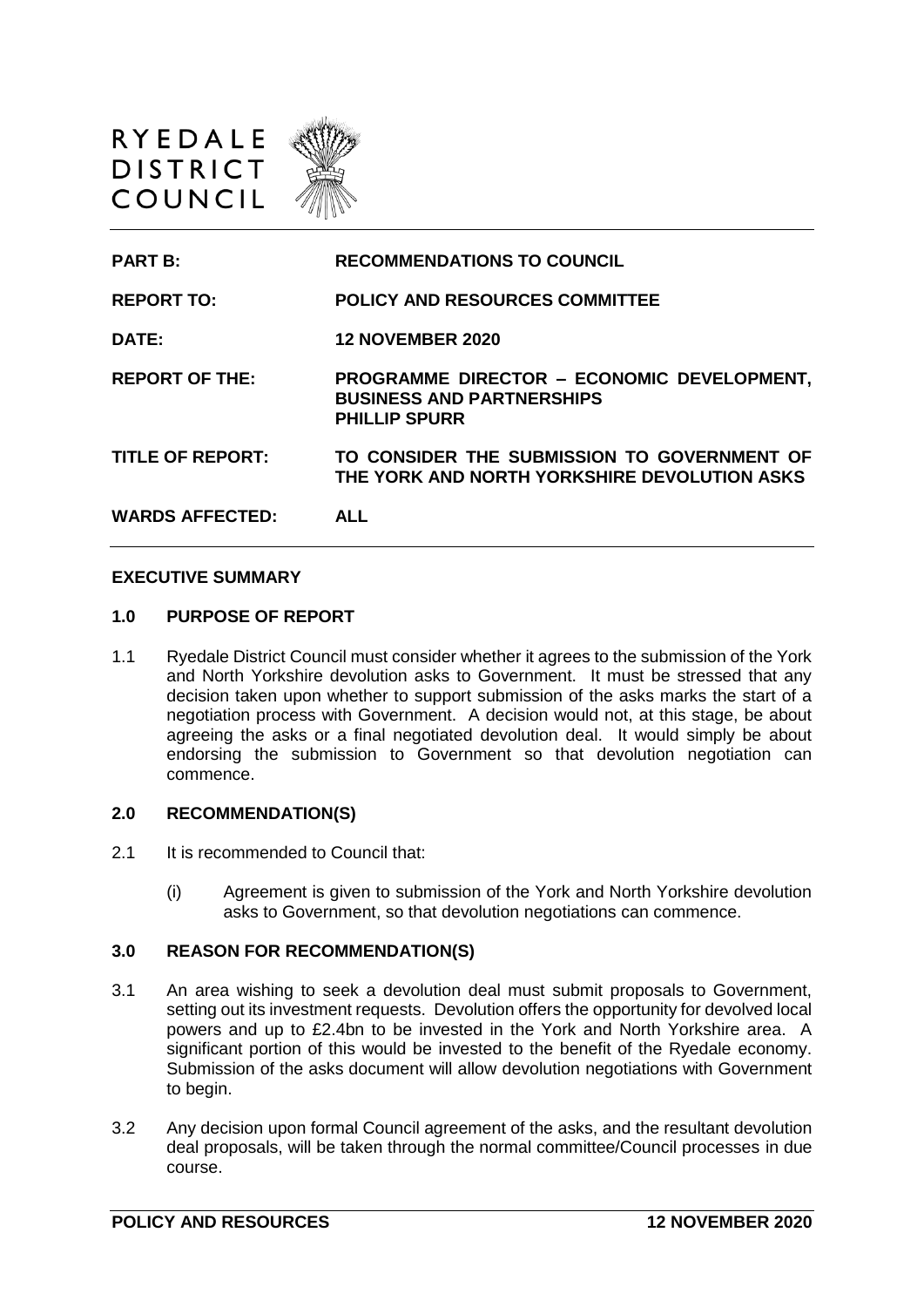# **4.0 SIGNIFICANT RISKS**

- 4.1 Should Ryedale District Council not agree to the submission of the devolution asks to Government, this would potentially threaten the overall York and North Yorkshire devolution deal.
- 4.2 If a devolution deal is not agreed, £2.4bn of investment into York and North Yorkshire would potentially be lost, with Ryedale losing its share of that investment. The powers and funding that devolution offers to Ryedale and the wider North Yorkshire area are crucial to our future economic prosperity. This is even more so in the context of the Covid emergency as we seek to support and grow the district's economy.

# **5.0 POLICY CONTEXT AND CONSULTATION**

- 5.1 Meetings to discuss the draft proposals were held with Group Leaders on  $6<sup>th</sup>$  May and  $27<sup>th</sup>$  May 2020, and on 19<sup>th</sup> May an email was sent to all Members inviting comments on the proposals. This generated six responses (responses attached at Appendix 1) with respondents recognising the importance of devolution and the potential benefits it could bring to Ryedale, while raising concerns around governance, and highlighting the need for a strong Ryedale voice in the forward process.
- 5.2 A further All-Member Briefing was held on  $23<sup>rd</sup>$  July 2020 to outline the final devolution proposal, including presentations on the overarching deal and on what opportunities it could offer to Ryedale. There was recognition in the meeting of the importance of securing a deal and support for the submission of the asks to Government.

# **REPORT**

### **6.0 REPORT DETAILS**

- 6.1 In its manifesto in 2019, the Conservative Party set out an ambition for full devolution across England. In essence this involves Central Government devolving some powers down to local level, and committing to a programme of investment to drive economic growth.
- 6.2 Any area that seeks a devolution deal must prepare proposals setting out what level of strategic investment is requested from Government, and how that investment would be spent to drive future sustainable growth. Proposals also include how the local governance structure would work for the devolved geography.
- 6.3 Many councils around the country are currently discussing whether, or how, they might want to engage in the devolution agenda, and what benefits it could bring to their residents. The Leaders of the Councils in York and North Yorkshire have also been having such discussions.
- 6.4 A devolution deal proposal for York and North Yorkshire has been worked up. If the proposal goes ahead and is accepted by Government, it could mean investment of around £2.4bn on initiatives to transform places, lead the way on a green future, support businesses and people, and make communities safer. (Devolution proposals are attached at Appendix 2.)
- 6.5 For the residents of Ryedale, it could mean major investment into improved transport infrastructure, digital inclusion, vibrant market towns, housing and skills. It could also see organisations in our district becoming part of a world centre for bioscience and biorenewables.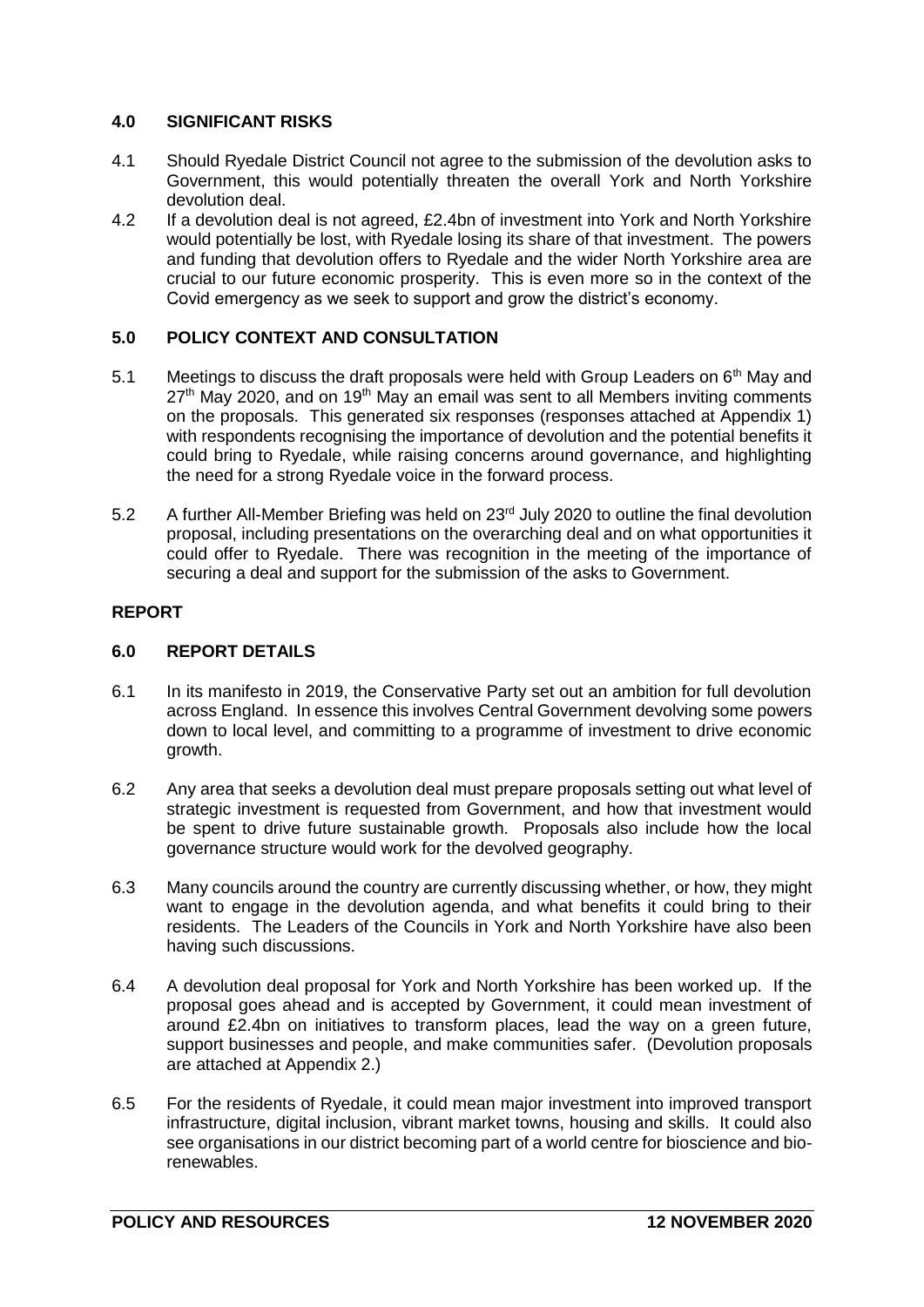## 6.6 Specifically, proposals within the devolution asks comprise:



- 6.7 Officers have worked with the York and North Yorkshire Local Enterprise Partnership and Councils across the area over many months to help shape the proposals to reflect the needs of Ryedale.
- 6.8 Ryedale District Council (like all other Councils across York and North Yorkshire) is required to confirm its support for the submission of the asks prior to submission to Government. It must be stressed that at this stage the Council is simply being asked to consider endorsing the submission of the asks as the basis of negotiations with Government, and is not formally agreeing the asks themselves. Any formal decision upon the asks and the negotiated devolution deal will be the subject of formal consideration through the Council's committee and Council processes in due course.

### **7.0 IMPLICATIONS**

- 7.1 The following implications have been identified:
	- a) Financial

There are no direct financial implications associated with the submission of the devolution asks to Government. As highlighted above, devolution offers the potential to bring £2.4bn of investment into York and North Yorkshire with a significant proportion of this being invested into the economy of Ryedale.

b) Legal

There are no direct legal issues associated with agreeing to submit the devolution asks. RDC is not formally agreeing the asks at this stage, but rather simply endorsing their submission as the basis of negotiations with Government.

The asks are separate from Local Government Reorganisation proposals at this time. Once there is further clarity on Reorganisation, and on devolution once the